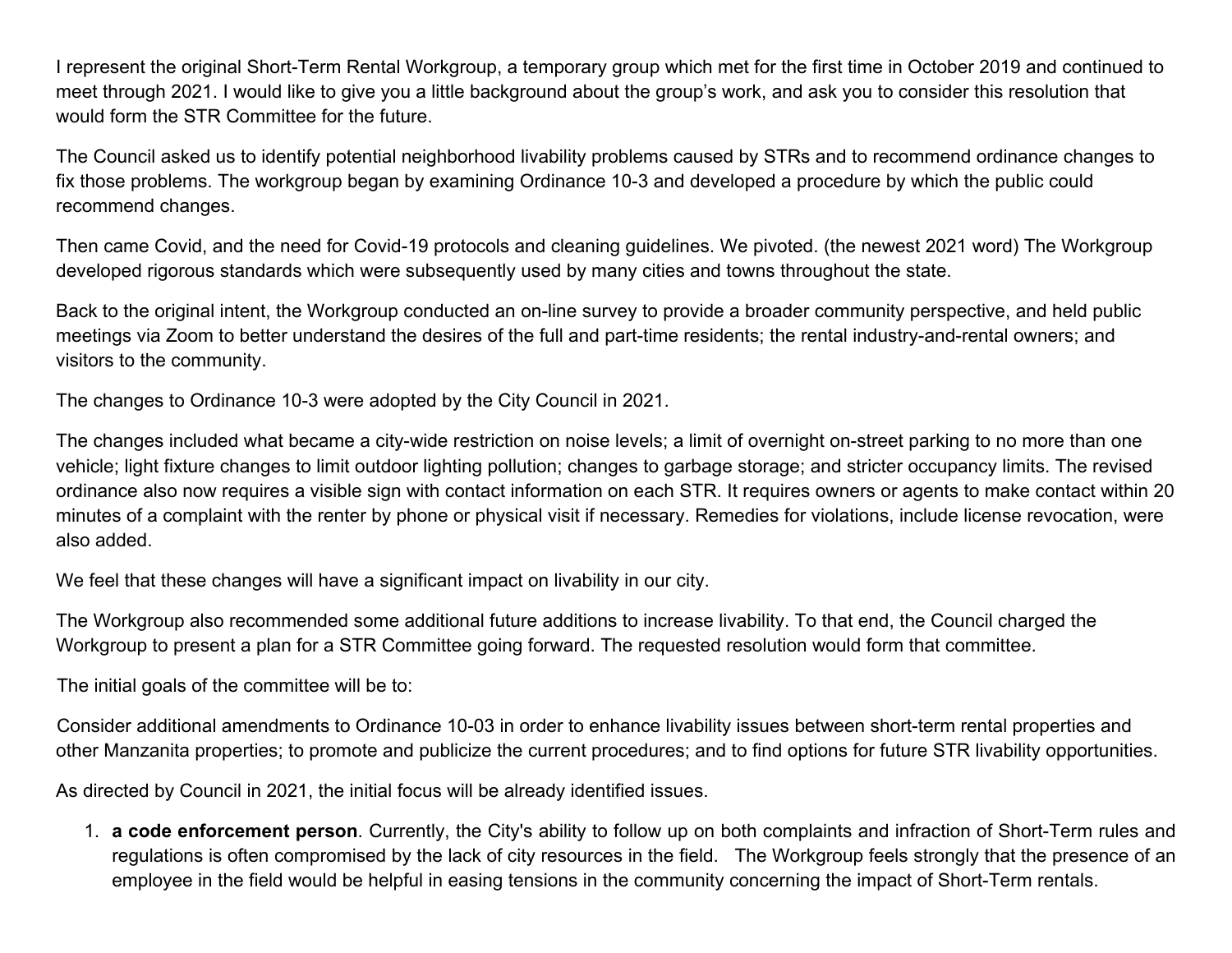- 2. **A single source phone number for complaints**, The Workgroup felt a missing component of the city's response to STR issues is the lack of a consistent and identifiable way to notify officials or STR owners of complaints or concerns. It was the recommendation of the Workgroup that the City ultimately engage contractual arrangements for a 24-hour complaint hotline. Often the police are called on the non-emergency line to handle an issue that needed to be addressed by the owner/manager. Since the Manzanita STR program maintains detailed and accurate contact information, a service could easily take calls 24 hours a day and transmit the complaint to the primary contact person for that particular property.
- 3. **A pay to park area for overflow parking**. The workgroup felt that finding potential areas to create pay-to-park lots would relieve congested parking throughout the city and create a revenue source
- 4. **Emergency supplies**. The workgroup did not come to consensus about the make-up of emergency supplies. All members agreed that it would be beneficial to the entire community to have supplies for str occupants in the event of a natural disaster. However, the components and storage locations of these supplies remains an outstanding issue.
- 5. **Density**. The group determined that the current cap of 17.5% may not be the only tool that can used to help lessen the neighborhood impacts of STR's. Discussions included limiting the numbers of STR's in a highly-concentrated area (density) via a distancing-criteria (STRs must be a certain distance from each other). Another method of reducing density involved a zonal approach of limiting STR's to 17.5% in prescribed neighborhood zones. This issue will require citizen input with any permanent changes occurring through the Planning Commission.

In all cases, the committee will not make binding decisions. The committee, if it would like to see change, will make recommendations to Council.

Another important function of the committee will be to publicize and promote the current ordinances. The more people know the details of the ordinances, the better chance of them being followed. Likewise, the more people who know the procedure to resolve a complaint, the more complaints will be resolved.

The proposed resolution does not address the make-up of the committee. It simply establishes the group. If Council choses to adopt this resolution, the next step will be to set parameters for the members, then the City will accept applications to fill the slots. The workgroup has suggestions for the committee makeup as well, which I would be happy to discuss following the vote on the resolution.